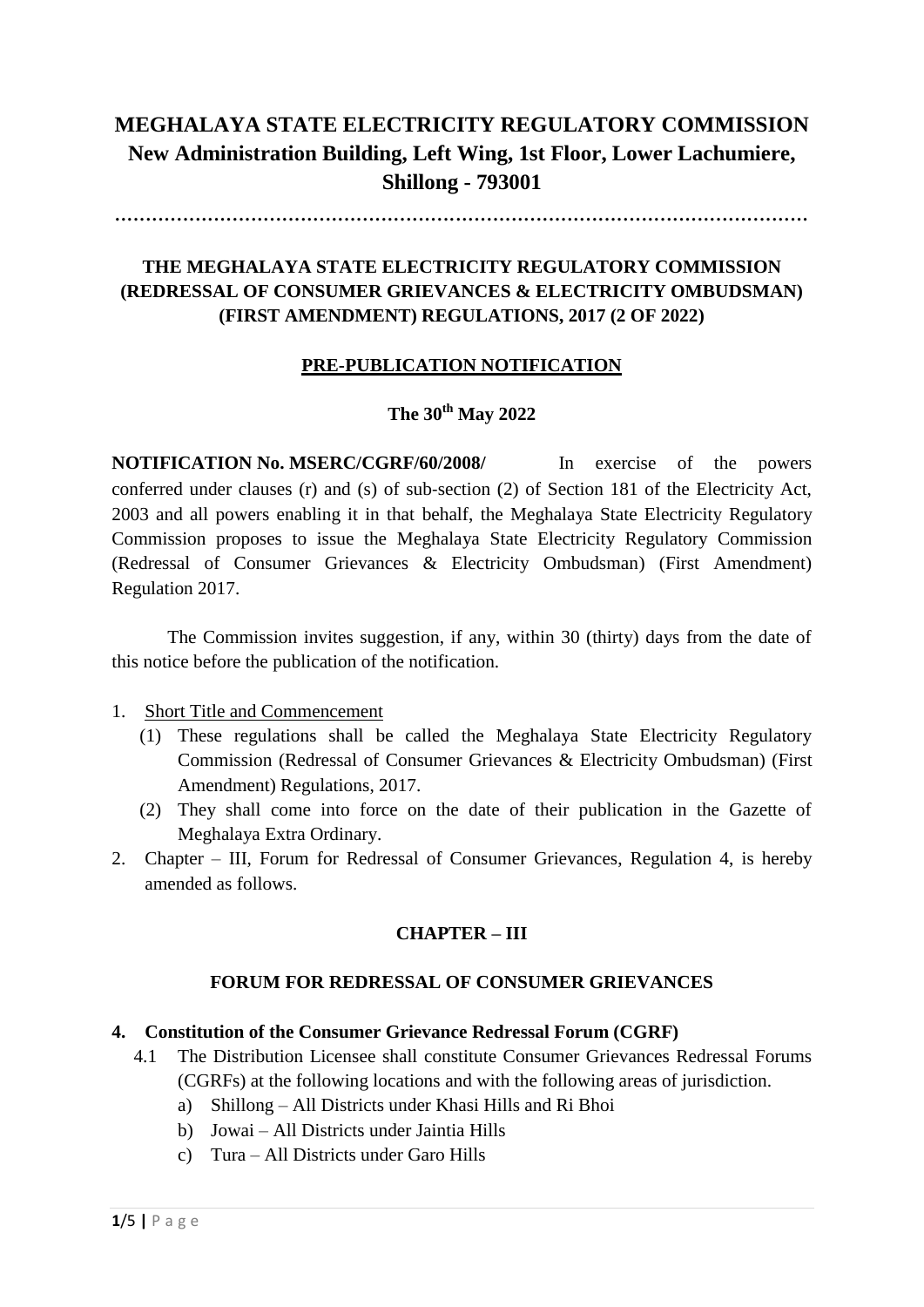- 4.2 Forum is to be constituted with approval of the Commission by the Distribution Licensee. Forum shall consist of three members including the Chairperson, who shall meet the following criteria:
	- (a) The Chairperson of the Forum shall be a retired person having at least 20 (twenty) years experience in legal / judicial profession; or a retired civil servant not below the rank of Secretary of the State Government; or a retired officer not below the rank of Chief Engineer and having worked in a Distribution Licensee in any capacity.
	- (b) One member to be as Technical Member and shall be a serving officer of the rank not below Superintending Engineer, from the Distribution Licensee and shall be selected by the Distribution Licensee.
	- (c) One member shall be a representative of a Consumer Association / Non-Governmental Organisation actively engaged in protecting the interests of electricity consumers, or a representative from the members of the State Advisory Committee constituted under section 87 of the Act, to be nominated by the Commission.
- 4.3 The Chairman shall be selected by the Commission and the Selection Committee shall comprise the following members:
	- (i) Chairman, MSERC
	- (ii) Member(s), MSERC
	- (iii) Secretary, MSERC. He shall also act as the Convener
	- (iv) The Selection Committee may co-opt an Expert Member
- 4.4 Every member of the Forum shall hold office for a term of three years from the date of entry into the office.

Provided, that no Chairperson or Member shall hold office upon attaining the age of 65 (sixty five) years. The Chairperson of the Forum along with any one of the members shall form the Quorum for the meeting of the Forum.

Provided that where the Chairperson is absent from a sitting of the Forum, he / she may authorize the member, who fulfils the eligibility criteria of sub-clause (4.2)(c) to chair such sitting.

- 4.5 The Distribution Licensee may with prior approval of the Commission substitute a member of the Forum with another person as per the composition and qualification provided in sub-clause (4.2) above, after following due process of law, if in the opinion of the Distribution Licensee such substitution is necessary for proper discharge of the functions of the forum and redressal of grievance of the consumers.
- 4.6 The Distribution Licensee shall ensure that the post of a member in the Forum is not kept vacant for a period exceeding 60 (sixty) days. Provided that when vacancy arises for the post of Chairperson, the member who fulfils the eligibility criteria in clause (4.2) above shall function as the Chairpersonin-Charge for the period of such vacancy.
- 4.7 (1) No person shall be appointed and /or be entitled to continue as a member if he stands disqualified on account of his / her:
	- (a) having been adjudged an insolvent;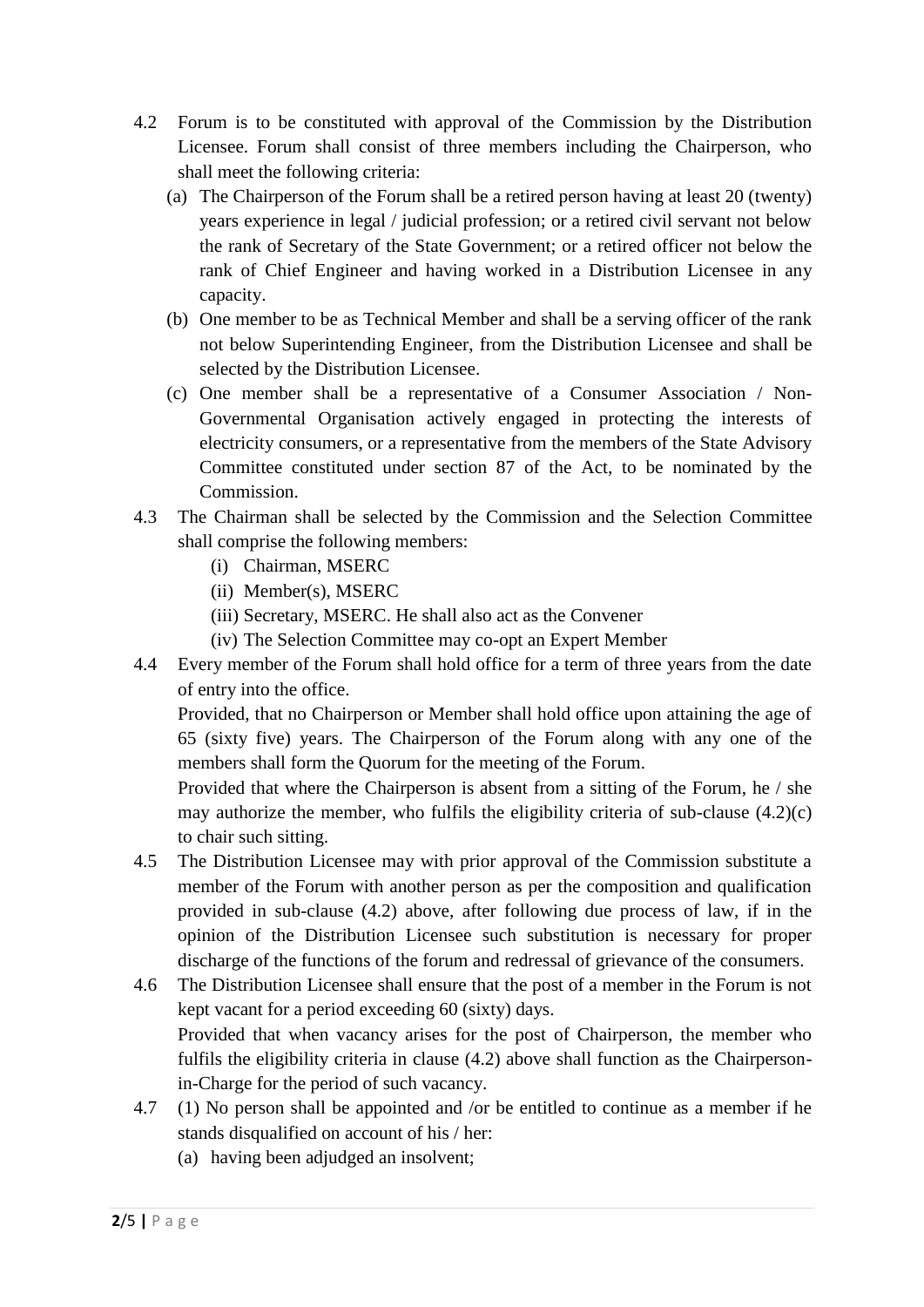- (b) having been convicted of an offence which, in the opinion of the Distribution Licensee, involves moral turpitude;
- (c) having become physically or mentally incapable of acting as such member;
- (d) having acquired such financial or other interest as is likely to affect prejudicially his functions as a member;
- (e) having so abused his position as to render his continuance in office prejudicial to public interest; or
- (f) having been guilty of proved misbehaviour;

(2) An existing member shall be liable to be removed from his office on account of any of the aforesaid disqualifications arising or being discovered after following due process of law.

**However, the decision to remove an existing member shall be taken only after such member has been given an opportunity to defend himself / herself before the Enquiry Officer to be appointed by the Commission.** 

- 4.8 (a) The Chairman shall be granted a monthly remuneration of Rs 35,000.00 (rupees thirty-five thousand) only and the expenditure thereon borne by the Licensee.
	- (b) The Member (as defined at sub-clause 4.2 (c) above) shall be granted a sitting fee of Rs 2000.00 (rupees two thousand) only for every sitting and the expenditure thereon borne by the Licensee.
	- (c) In addition to the above, the Chairperson and Members shall be entitled to conveyance allowance as per actual, for attending the official duties of the Forum.
- 4.9 The Chairperson and Members of the Forum shall be entitled to allowance for travel jointly as a Forum, for official purposes outside the Headquarters as per the terms and conditions applicable to officers not below the rank of Superintending Engineer of the Distribution Licensee.
- 4.10 The office space, secretarial support and other facilities required by members of the Forum shall be provided by the Distribution Licensee.
- 4.11 The Distribution Licensee shall initially provide the following staff on establishment of the Forum;
	- (a) Office Assistant  $-1$
	- (b) Peon– 1

The requirement of the staff may be reviewed periodically in consultation with the Forum. The staff so provided while continuing to be employees of the Distribution Licensee, shall work under the administrative control of the Chairperson of the Forum for the duration in the Forum.

- 4.12 Chairperson of the Forum may allocate duties accordingly, including the duty of receiving the petitions and issuing acknowledgements for the same to the complainants. The salaries and allowances payable to, and other terms and conditions of service of the staff required to assist the Forum in the discharge of its functions shall be as determined by the Distribution Licensee.
- 4.13 The Distribution Licensee shall meet the expenditure of the Forum including the establishment and staff required to assist the Forum in the discharge of the functions under these Regulations.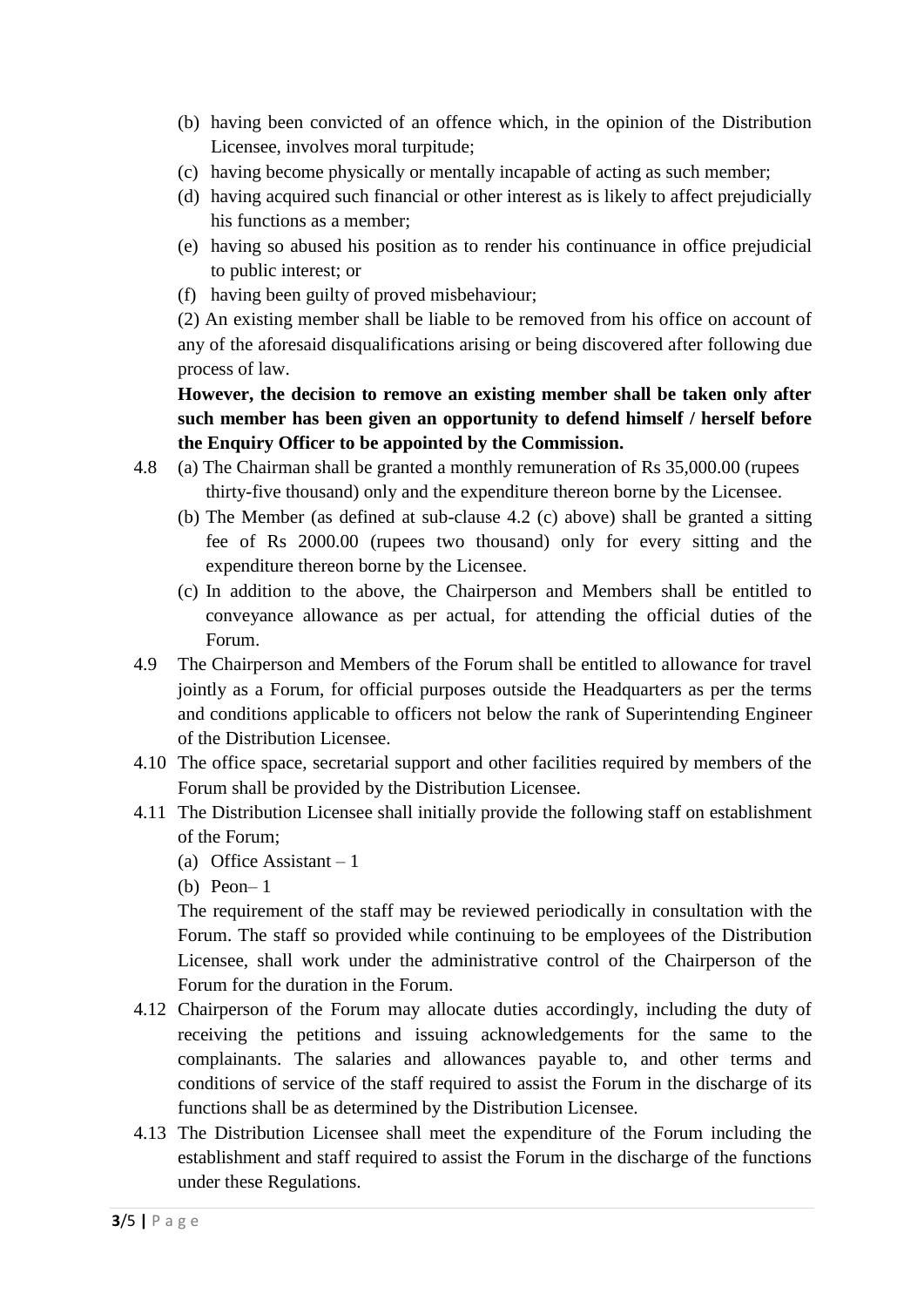- 4.14 An annual budget for the Forum shall be prepared by the Distribution Company in consultation with the Forum.
- 4.15 All costs prudently incurred by the Distribution Licensee on establishment and running of the Forum, to the extent reasonable and justifiable, shall be allowed in the determination of tariff of the Distribution Licensee in accordance with the relevant Regulations of the Commission.
- 4.16 The Forum shall receive the complaints forwarded or filed with the Forum in any format so long such complaint is in writing. The Forum may, however, seek information and details from the complainant in Form 5 appended to these Regulations. The Forum shall also facilitate easy registration of complaints by consumers by notifying an official e-mail address. The Distribution Licensee shall maintain a regular office of the Forum at a location as may be decided by the Distribution Licensee so as to provide convenient access to consumers. In order to expedite disposal of grievances, the Chairperson of the Forum may also hold sittings at such places within its area of jurisdiction as may be considered necessary and proper by the Forum.

Notwithstanding the above, the Forum shall not entertain any representation which is subject matter of existing or proposed proceedings before the commission or before any other authority including under part X, XI, XII, XIV and XV of the Act.

- 4.17 The Forum shall decide the Complaint expeditiously and shall communicate its decision to the Complainant within a period not exceeding 30 (thirty) days of the receipt of the Complaint by the Forum. The Forum shall give the reasons in support of its decisions.
- 4.18 The timings and holidays of the office of the Forum shall be the same as that of the Distribution Licensee.
- 4.19 The Distribution Licensee shall give publicity through local newspaper of the constitution and existence of the Forum and in such other manner as the Commission may from time to time notify. The names / designation of the Members of the Forum and the address, e-mail, fax and phone numbers of the Forum shall be displayed at all the offices of the Distribution Licensee where complaints are liable to be registered and shall also be duly publicised including in the website of the Distribution Licensee.
- 4.20 The Forum shall maintain true and correct records of all Complaints received by the Forum from time to time and make available such records for inspection of the Members of the Commission or an officer authorised by the Commission. Such records shall also be opened for inspection by the consumers and others who are complainants as defined in these Regulations. Wherever required by the complainants, the Forum shall provide in writing information of the present status of the Complaint relating to them.
- 4.21 The Distribution Licensee shall establish a link in its website within a period as may be decided in consultation with the commission facilitating a consumer to digitally lodge a complaint and tract the status of the complaint. There shall also be an inbuilt provision for forwarding an auto e-mail to the complainant whenever the complaint lodged through the website is redressed by the Distribution Licensee.